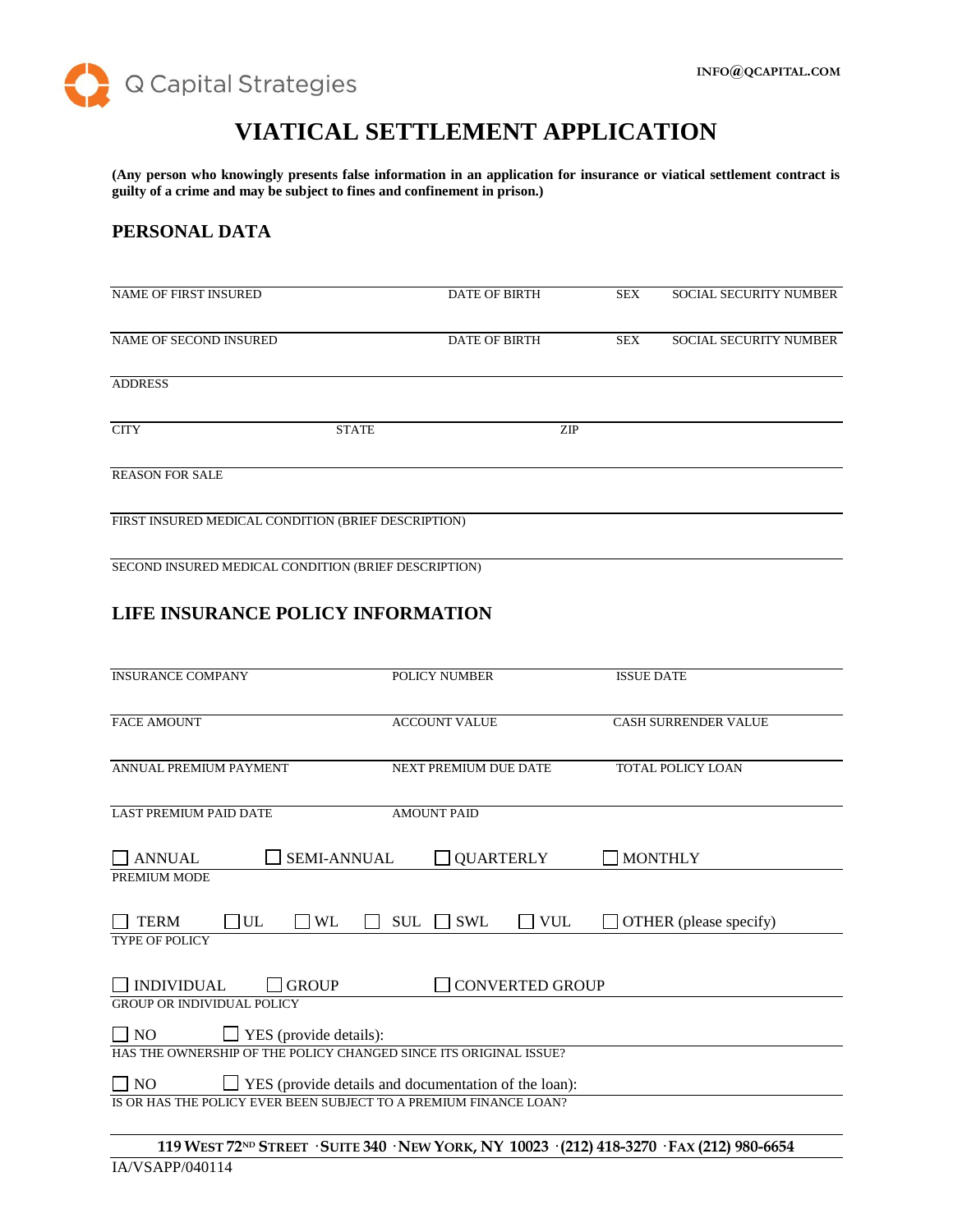| Q CAPITAL STRATEGIES, LLC |                                        |                                                                           | VIATICAL SETTLEMENT APPLICATION · PAGE 2 |                                  |  |
|---------------------------|----------------------------------------|---------------------------------------------------------------------------|------------------------------------------|----------------------------------|--|
| <b>POLICY OWNER(S)</b>    |                                        |                                                                           |                                          |                                  |  |
| NAME OF POLICY OWNER(S)   |                                        |                                                                           |                                          | SOCIAL SECURITY OR TAX ID NUMBER |  |
|                           | NAME OF PRESIDENT (IF CORPORATE OWNED) |                                                                           | NAME OF CORPORATE SECRETARY              |                                  |  |
|                           | NAME OF MANAGER (IF LLC OWNED)         |                                                                           |                                          |                                  |  |
|                           | NAME OF TRUSTEE (S) (IF TRUST OWNED)   | <b>DATE OF TRUST</b>                                                      |                                          |                                  |  |
| <b>ADDRESS</b>            |                                        |                                                                           |                                          |                                  |  |
| <b>CITY</b>               |                                        | <b>STATE</b>                                                              |                                          | <b>ZIP</b>                       |  |
|                           |                                        | If individually owned, has Policy Owner ever been? (check all that apply) |                                          |                                  |  |
| Married                   | Divorced                               | $\Box$ Legally Separated                                                  | Widowed                                  | Bankrupt                         |  |

If more than one policy is being submitted, please attach an additional page including Policy Owner(s) and life insurance policy information as requested above.

## **MEDICAL INFORMATION**

### **FIRST INSURED**

| TELEPHONE WITH AREA CODE |                          |  |
|--------------------------|--------------------------|--|
|                          |                          |  |
| <b>STATE</b>             | ZIP                      |  |
| <b>SPECIALTY</b>         | TELEPHONE WITH AREA CODE |  |
|                          |                          |  |
| <b>STATE</b>             | <b>ZIP</b>               |  |
|                          |                          |  |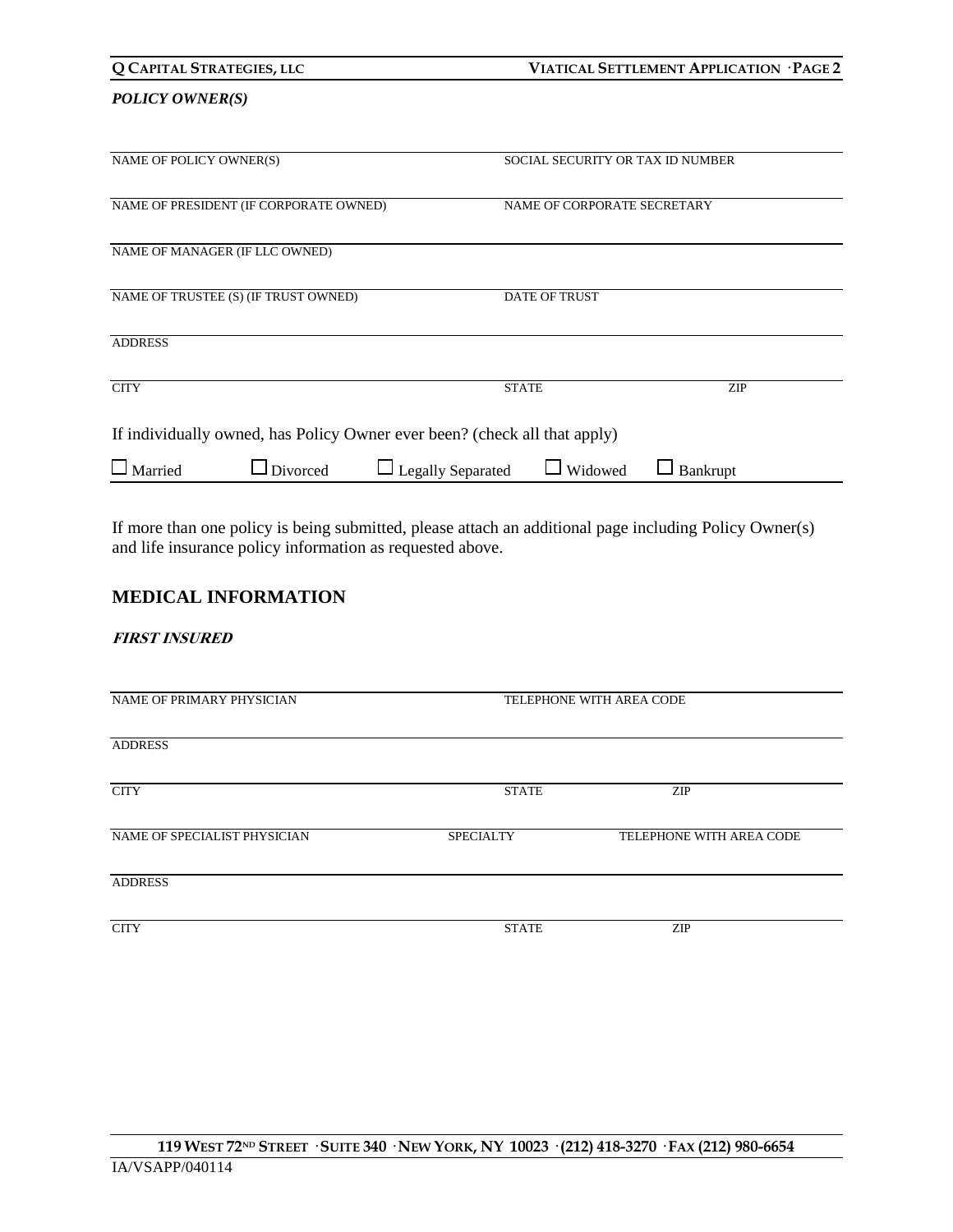#### **SECOND INSURED**

| NAME OF PRIMARY PHYSICIAN    | TELEPHONE WITH AREA CODE |                          |  |
|------------------------------|--------------------------|--------------------------|--|
| <b>ADDRESS</b>               |                          |                          |  |
| <b>CITY</b>                  | <b>STATE</b>             | <b>ZIP</b>               |  |
| NAME OF SPECIALIST PHYSICIAN | <b>SPECIALTY</b>         | TELEPHONE WITH AREA CODE |  |
| <b>ADDRESS</b>               |                          |                          |  |
| <b>CITY</b>                  | <b>STATE</b>             | ZIP                      |  |

If there are any other physicians who have treated the Insured(s) in the last five years, please attach an additional page including full name of physician(s), specialty, address and telephone number with area code.

## *The following will be needed to obtain an offer:*

- Copy of the insurance policy and current statement of values
- In-force illustrations showing zero cash value at maturity:
	- If Universal Life policy, submit minimum premium payments
	- If Term policy, submit a current illustration and a conversion illustration to a permanent policy showing minimum premium payments
	- If Whole Life policy, submit a vanishing premium illustration

| <b>SIGNATURE OF FIRST INSURED</b>           | <b>DATE</b> |  |
|---------------------------------------------|-------------|--|
|                                             |             |  |
|                                             |             |  |
| SIGNATURE OF SECOND INSURED (IF APPLICABLE) | <b>DATE</b> |  |
|                                             |             |  |
|                                             |             |  |
| SIGNATURE OF POLICY OWNER(S)                | <b>DATE</b> |  |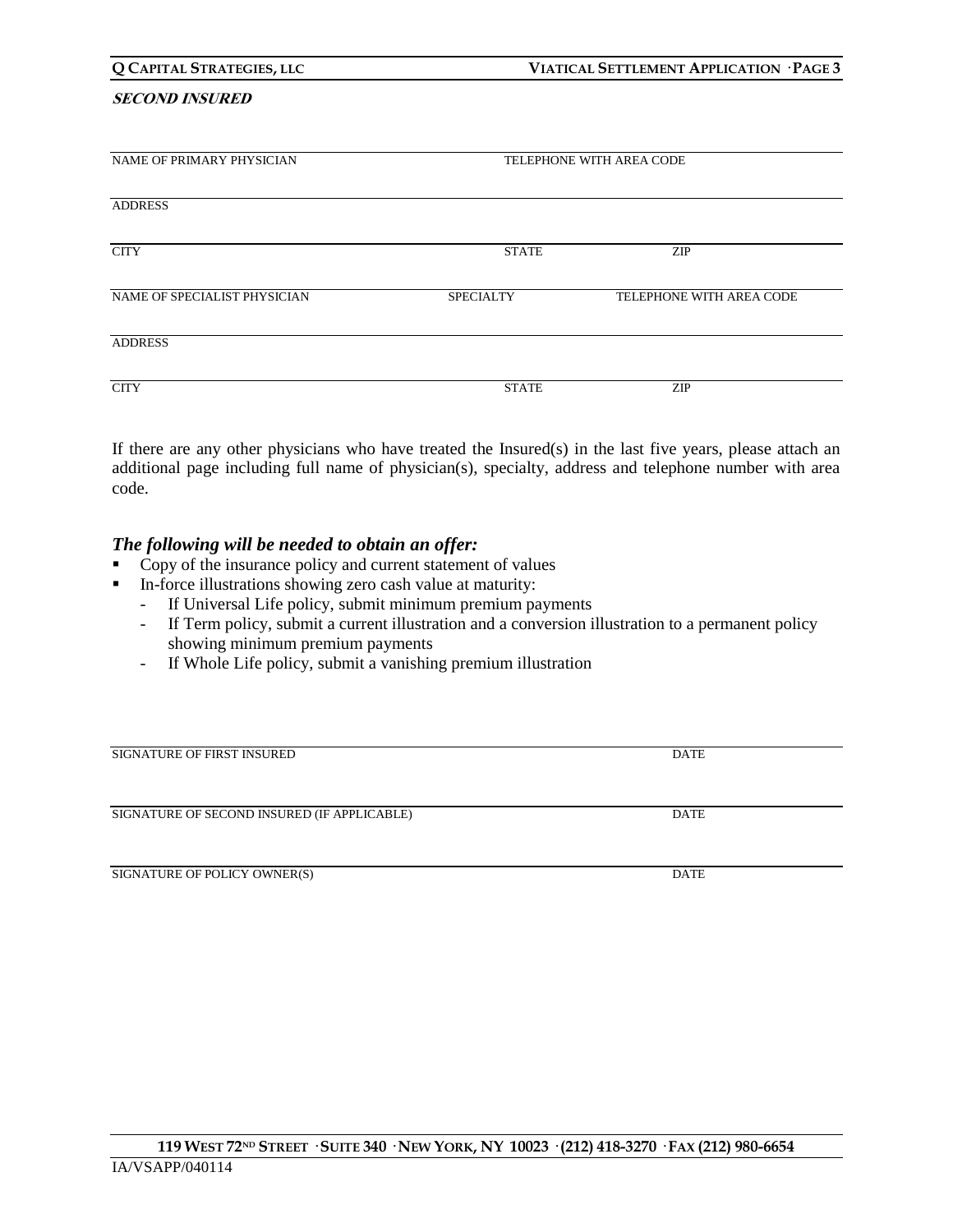# **AUTHORIZATION FOR RELEASE AND USE OF MEDICAL AND/OR INSURANCE INFORMATION (signed by the Insured(s) and Policy Owner(s))**

I/We hereby authorize any physician, medical practitioner, hospital, clinic or any other medical facility, insurance support organization, pharmacy, government agency, insurance company, group policyholder, employer, benefits plan administrator, or any other institution or person to provide to Q Capital Strategies, LLC and/or its authorized representatives or assignees, to any viatical settlement broker utilized by the Policy Owner(s), to each subsequent owner of the Policy, to any party who is a potential purchaser of the Policy from any subsequent owner, and to the insurance company that issued the life insurance policy covering the life of the Insured(s) any and all information as to diagnosis, treatment and prognosis with respect to any physical or mental condition of the Insured(s) including psychiatric condition, or drug and alcohol abuse.

This Authorization allows for the disclosure, inspection and copying of any and all records, reports, and/or documents, including any underlying data, regarding the care and treatment of the Insured(s) and any other information in your possession concerning any treatment or hospitalization, including but not limited to, all testing materials completed by or administered to the Insured(s), along with any and all medical bills in your possession and control.

I/We understand that the information authorized for release may also include personal information and insurance policy information, including but not limited to, forms, riders and amendments concerning the life insurance policy(ies) on which I/We are the Policy Owner(s) or Insured(s).

This Authorization allows Q Capital Strategies, LLC and its authorized representatives and assignees to use the medical or insurance information, and to disclose such information to each subsequent owner of the Policy, any party who is a potential purchaser of the Policy from any subsequent owner and their respective funding sources and their authorized representatives, medical underwriters, insurers or contingency reinsurers. The Authorization set forth is granted to Q Capital Strategies, LLC, each subsequent owner of the Policy, any party who is a potential purchaser of the Policy from any subsequent owner and their respective funding sources and their authorized representatives. The receipt, use and disclosure of the information obtained pursuant to this Authorization is for the purpose of pursuing and completing the sale or resale of life insurance policy(ies) on which I/We are the Policy Owner(s) or Insured(s), and permitting Q Capital Strategies, LLC or any subsequent Policy Owner(s) to obtain any amounts payable to the owner or beneficiary of the Policy(ies). I/We hereby expressly authorize such receipt, use and disclosure.

I/We agree that a photographic copy or facsimile of this Authorization shall be valid as the original. I/We agree that this Authorization shall remain valid for twenty-four (24) months, absent any provision of any applicable state statute or regulation to the contrary, in which event it shall remain valid for the maximum period permitted thereunder. I/We understand that all medical information will be kept strictly confidential and will not be released to the Medical Information Bureau.

| <b>NAME OF FIRST INSURED</b>                                                                            | <b>SIGNATURE</b>                                                                 | <b>DATE</b> |  |
|---------------------------------------------------------------------------------------------------------|----------------------------------------------------------------------------------|-------------|--|
|                                                                                                         |                                                                                  |             |  |
| NAME OF SECOND INSURED                                                                                  | <b>SIGNATURE</b>                                                                 | <b>DATE</b> |  |
|                                                                                                         |                                                                                  |             |  |
| NAME OF POLICY OWNER(S)                                                                                 | <b>SIGNATURE</b>                                                                 | <b>DATE</b> |  |
|                                                                                                         |                                                                                  |             |  |
| <b>NAME OF WITNESS</b>                                                                                  | <b>SIGNATURE</b>                                                                 | <b>DATE</b> |  |
|                                                                                                         |                                                                                  |             |  |
| <b>NAME OF WITNESS</b>                                                                                  | <b>SIGNATURE</b>                                                                 | <b>DATE</b> |  |
|                                                                                                         | PHOTOCOPIES AND/OR FACSIMILES OF THIS DOCUMENT SHALL BE AS VALID AS THE ORIGINAL |             |  |
| 119 WEST 72 <sup>ND</sup> STREET · SUITE 340 · NEW YORK, NY 10023 · (212) 418-3270 · FAX (212) 980-6654 |                                                                                  |             |  |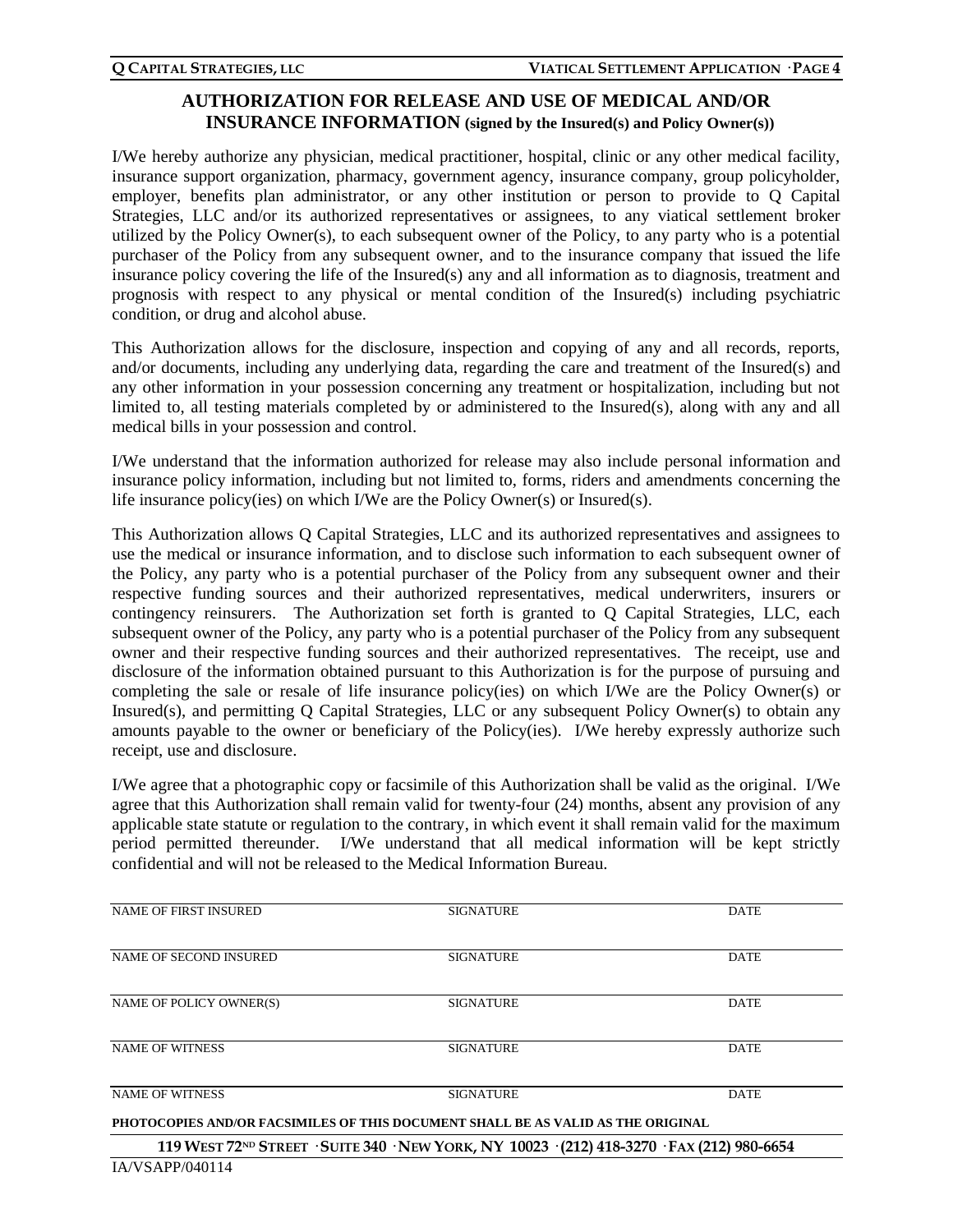## **AUTHORIZATION FOR RELEASE OF INSURANCE POLICY INFORMATION**

(signed by the Policy Owner(s))

I/We hereby authorize the insurance company to release directly to Q Capital Strategies, LLC and/or its authorized representatives or assignees any and all information and forms in connection with the policy(ies) listed below (including, but not limited to, verification of coverage, any illustrations or any conversions, thereat). As per my/our specific instructions as the Policy Owner(s), please fax the requested information to Q Capital Strategies, LLC directly and forward a copy to the undersigned Policy Owner(s).

I/We agree that a photographic copy or facsimile of this Authorization shall be valid as the original.

I/We agree that this Authorization shall remain valid for three years, absent any provision of any applicable state statute or regulation to the contrary, in which event it shall remain valid for the maximum period permitted thereunder.

| NAME OF POLICY OWNER(S) | <b>SIGNATURE</b>                 | <b>DATE</b> |  |
|-------------------------|----------------------------------|-------------|--|
| <b>ADDRESS</b>          | SOCIAL SECURITY OR TAX ID NUMBER |             |  |
| <b>CITY</b>             | <b>STATE</b>                     | ZIP         |  |
| POLICY NUMBER 1         | <b>INSURANCE COMPANY</b>         |             |  |
| POLICY NUMBER 2         | <b>INSURANCE COMPANY</b>         |             |  |
| <b>POLICY NUMBER 3</b>  | <b>INSURANCE COMPANY</b>         |             |  |
| <b>NAME OF WITNESS</b>  | <b>SIGNATURE</b>                 | <b>DATE</b> |  |
| <b>NAME OF WITNESS</b>  | <b>SIGNATURE</b>                 | <b>DATE</b> |  |

**PHOTOCOPIES AND/OR FACSIMILES OF THIS DOCUMENT SHALL BE AS VALID AS THE ORIGINAL**